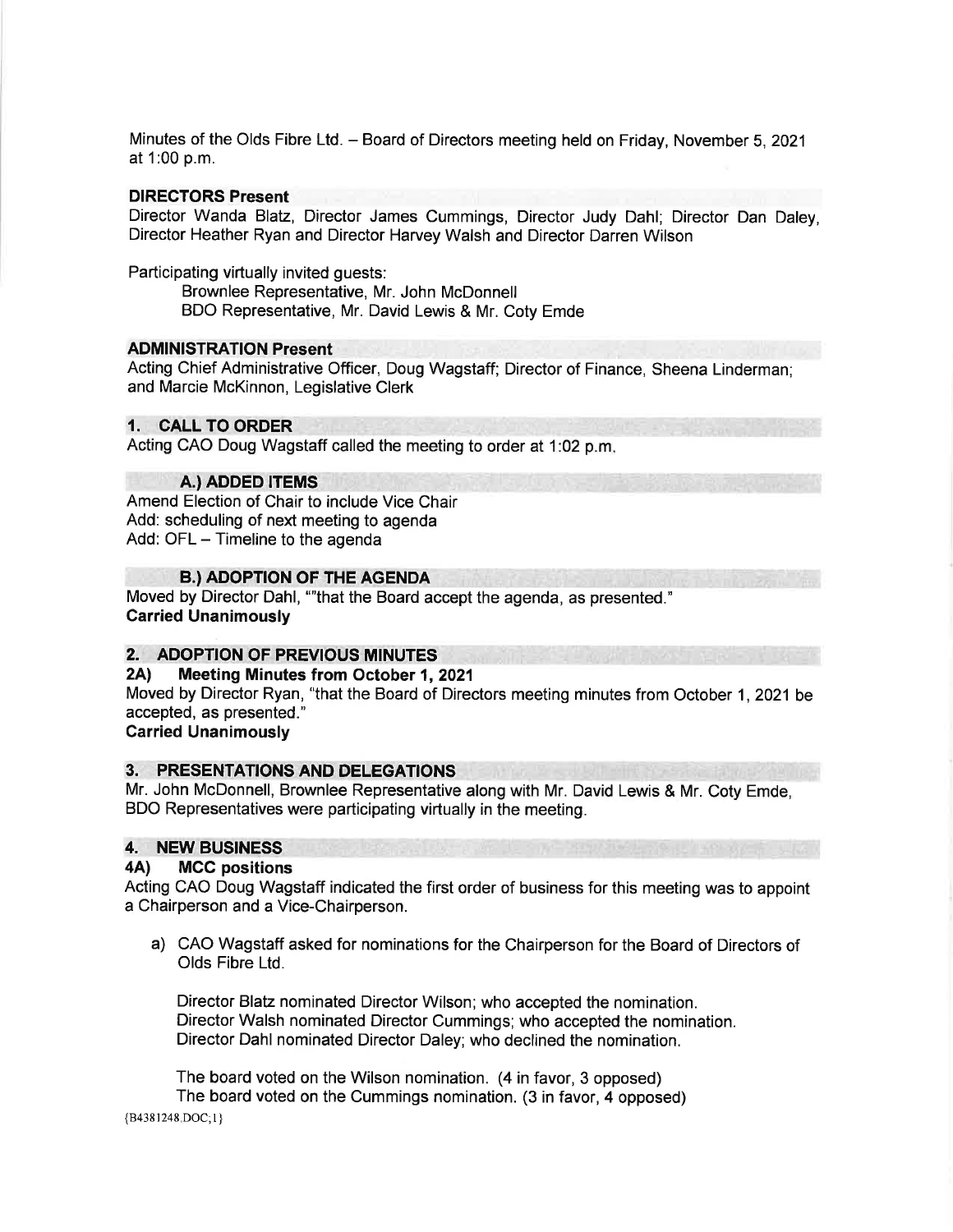# OFL - Board of Directors Chair will be Director Darren Wilson.

b) Chairperson Wilson asked for nominations for the Vice-Chairperson for the Board of Directors of Olds Fibre Ltd.

Director Ryan nominated Director Blafz: who declined the nomination. Director Walsh nominated Director Cummings: who accepted the nomination The board voted on the nomination. Carried Unanimously OFL - Board of Director Vice-Chair will be Director James Cummings.

### 4D) BDO Update

BDO Representative - Mr. David Lewis provided an update to the Board. Discussion ensued on: Court Receivership Sales process - current offers Discussion on offers Potential formal sales process Capital costs for OFL OICRD - Timeline was discussed (documents provided will be held with minutes)

The Directors requested a complete list of all offers the Receiver currently is aware of. Mr. Lewis agreed to provide this list to the Directors.

BDO has been assisting the Town with the sale process as Receiver and Monitor of the entities. BDO, specifically, and has done so to help the Town with a potential realization that would benefit all parties involved. However, with the sale of the assets of OICRD, which included the shares of OFL, to the Town and the creation of the MCC, BDO has no authority to continue without a formal engagement for a sale process.

As the Monitor of OFL, Mr. Lewis will continue with the one proponent initiated prior to the completion on duties, on the understanding that he is doing so with BDO solely to keep the parties, in discussions during the transition of a new Town counsel.

Mr. Lewis and Mr. Emde left the meeting at 3:05 p.m.

# 4C) Request for meeting with delegation

# Brownlee Representative - Mr. John McDonnell spoke to the Board.

Mr. McDonnell spoke to the correspondence on the "Request for meeting with delegation" as received by Town Council which was forwarded to the OFL - Board of Directors.

Mr. McDonnell indicated that there is no obligation to pay these creditors.

Mr. McDonnell spoke to topics contained within the correspondence. Point #1 - Future of Olds lnstitute No legal obligation of OFL - BoD to discuss this. The Town can decide Board discussed and agreed to allow the Town of Olds – Council appointee to meet with the OICRD and seek their intentions.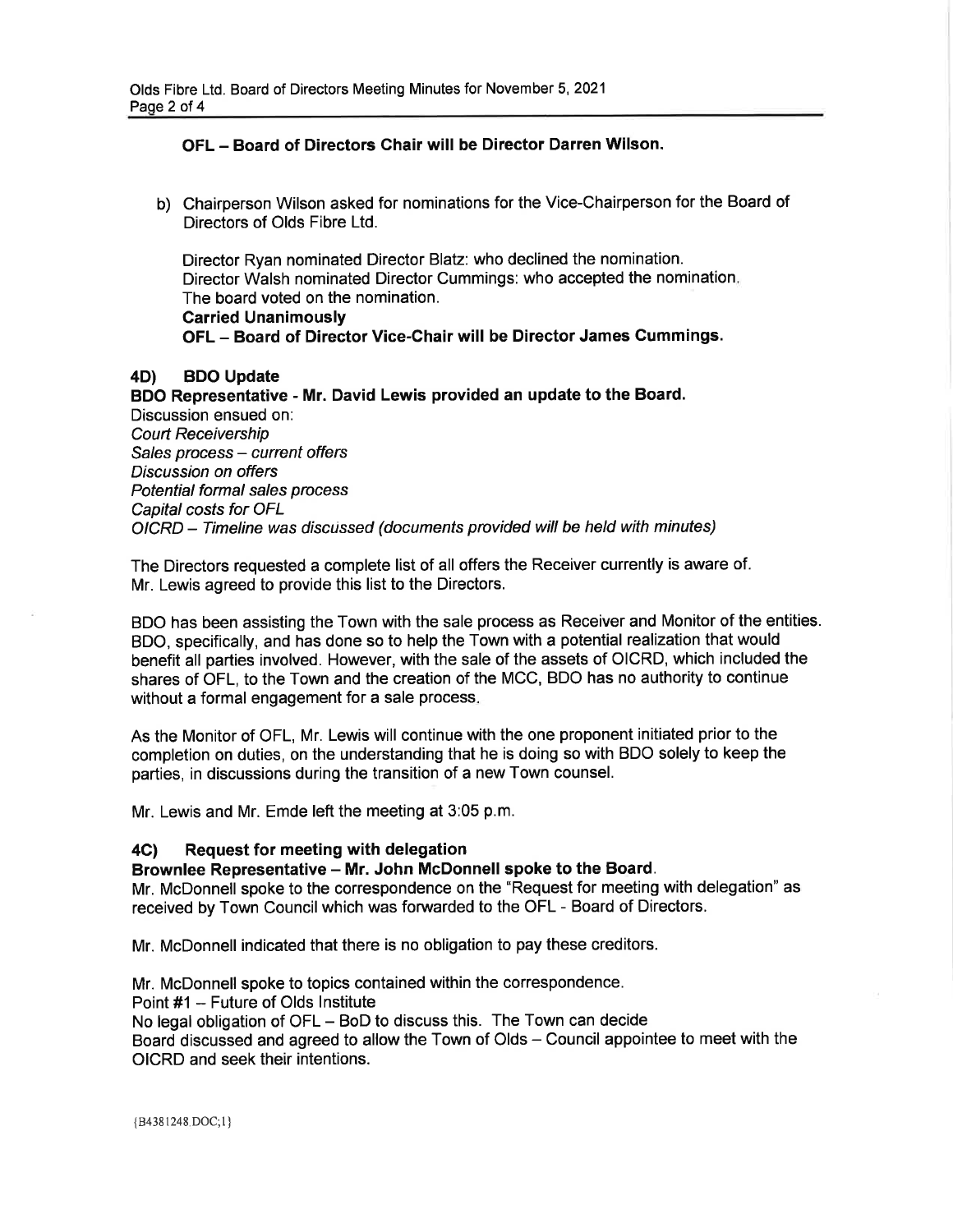Point #2 - Mountain View Power is under OFL and it would be considered to be OFL - BoD business.

Point #3 - Private Loans

Mr. McDonnell indicated that OFL - BoD is not responsible for these loans to Olds Institute. Board discussed the public & optic issues.

Chair Wilson recessed the meeting at 3:29 p.m. Chair Wilson reconvened the meeting at 3:35 p.m.

> Moved by Director Cummings, "that the Board refer the letter dated October 30, 2021 to Town Council." Carried Unanimously

Directors' discussion ensued on: Private loan - payback options Town owned land

Discussion regarding a potential sale of OFL raised the question of how to handle the disposition of the building/land of the central office (server room). John McDonnell (Brownlee) will advise on the ownership/lease of the server room building (5226 52 ST) that resides on Town land.

Mr. McDonnell left the meeting at 3:40 p.m.

#### 4A) Admin support

The Directors agreed to invite Mr. Chris Thompson to the next meeting. The Directors requested an Organizational Chart of OFL for that meeting

Directors' discussion ensued on: Administrational support from Town What are the needs of the Board? Expenses and how will they be paid for?

Further discussion will occur on board needs for support after the Board has dialogue directly with Chris Thompson.

#### 48) Signing Authority

Mrs. Sheena Linderman, Director of Finance for the Town of Olds spoke to the current signing authority as it exists. Suggesting that it be updated and that there be two signatures required; one director and one administrative.

The Directors unanimously agreed to defer this decision until after a discussion with Mr. Chris Thompson.

# 4F) OICRD - Timeline

Director Ryan requested this be added and disseminated to the new board members to reflect the timeline to help better understand this organizational structure. Timeline was provided to the Directors. (Documents presented, will be held with the minutes)